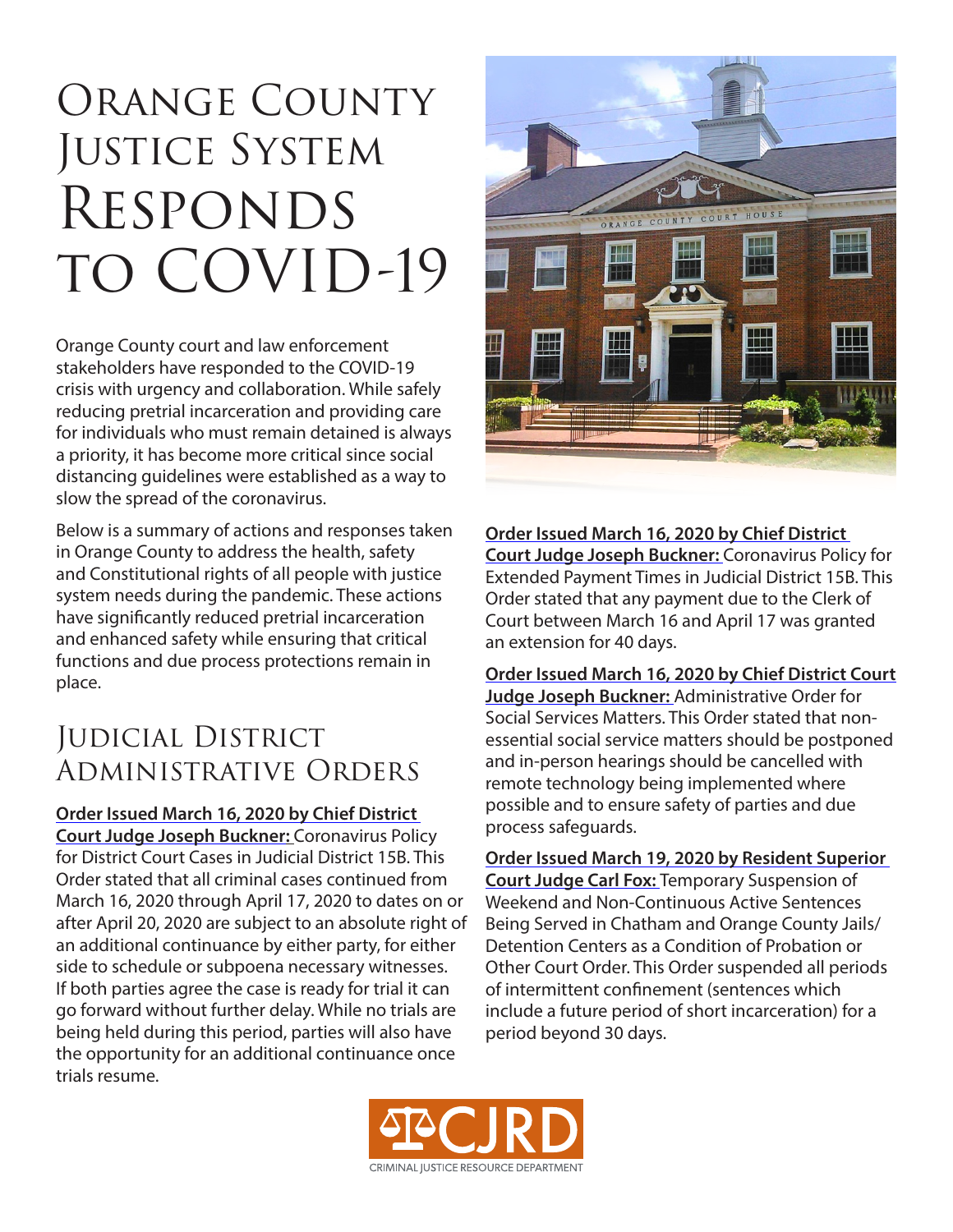## Court Stakeholder **ACTIONS**

- District Court judges are available on call 24/7 to address release conditions of cases before the Magistrate where the Magistrate's discretion is statutorily limited. These include domestic violence cases and Orders for Arrest where a judge has set a financial bond. Superior Court judges are available as needed to consult with magistrates on Orders for Arrest from Superior Court. This ensures that where it is safe and appropriate, a non-secured release condition can be immediately imposed so the individual never enters the Detention Center.
- Magistrates have been using their discretion to order Pretrial Services supervision where an individual before them would have otherwise been detained in cases where this is a safe and appropriate alternative. Previously, Pretrial Services was ordered at the First Appearance hearing after initial detention.
- The few individuals who are detained are screened by Pretrial Services immediately and recommendations for release conditions are made to the first appearance stakeholders.
- Daily District Court sessions are being held at 2 p.m. for first appearances, bond motions, pleas, ex parte and other emergency orders and other critical matters to ensure due process, victim protection and facilitate additional custody releases. District attorneys and public defenders appear via WebEx and a Judge presides in person.
- Individuals seeking Domestic Violence Protection Orders continue to be served remotely by the Compass Center and the Orange County Sheriff's Office. DVPO E-Filings continue to be heard daily by a judge.
- Civil family violence court days continue on Thursdays every week.
- Child planning conferences and hospital commitment hearings continue.
- Superior Court Judges stand by ready to handle felony pleas by WebEx, especially where the result releases a person from custody to probation. In addition, they are available to hear bond motions, motions for appropriate relief and other critical matters by WebEx as needed.
- Technical violations of probation will not be served unless there is a safety issue and financial release conditions are not being imposed.
- The Criminal Justice Resource Department, the DA's Office, the PD's Office and Assigned Counsel continue to work daily to identify Pretrial individuals in custody who have medical issues that make them vulnerable and/ or have cases where release to the community or a program can be safely and carefully considered.
- Where possible, law enforcement officers are issuing citations to people who allegedly violate the law instead of arresting them. This alternative way of compelling individuals to court diverts people from entering the detention center but still requires their eventual appearance before the judicial system.
- Inebriation detention holds have ceased.

## PRETRIAL DETENTION DATA

### Detention Center Capacity: 126

#### **Detention Center Dashboard Data From 4/4/20:**

Pretrial Population: 40 Writ Population: 0 Federal Population: 27 State Serving Population: 15 Juvenile Population under 18 years old: 0 Daily Jail Population: 82

#### **Compare this to pre-COVID-19 Detention Center Dashboard Data on 1/13/20:**

Pretrial Population: 80 Federal Population: 24 State Serving Population: 26 Daily Jail Population: 130

#### **We have seen a 50% decrease in the Pretrial population since mid-January and a 37% decrease in the overall daily population.**

Comparing the number of Pretrial Bookings for the same period one year ago:

**3/15/19 – 4/15/19 –**  145 Pretrial bookings into the Detention Center

**3/15/20 – 4/15/20 –**  38 Pretrial bookings into the Detention Center

**We have seen a 74% reduction in pretrial individuals entering the Detention Center for this time period.**

• Orders for Arrest are rarely being issued.